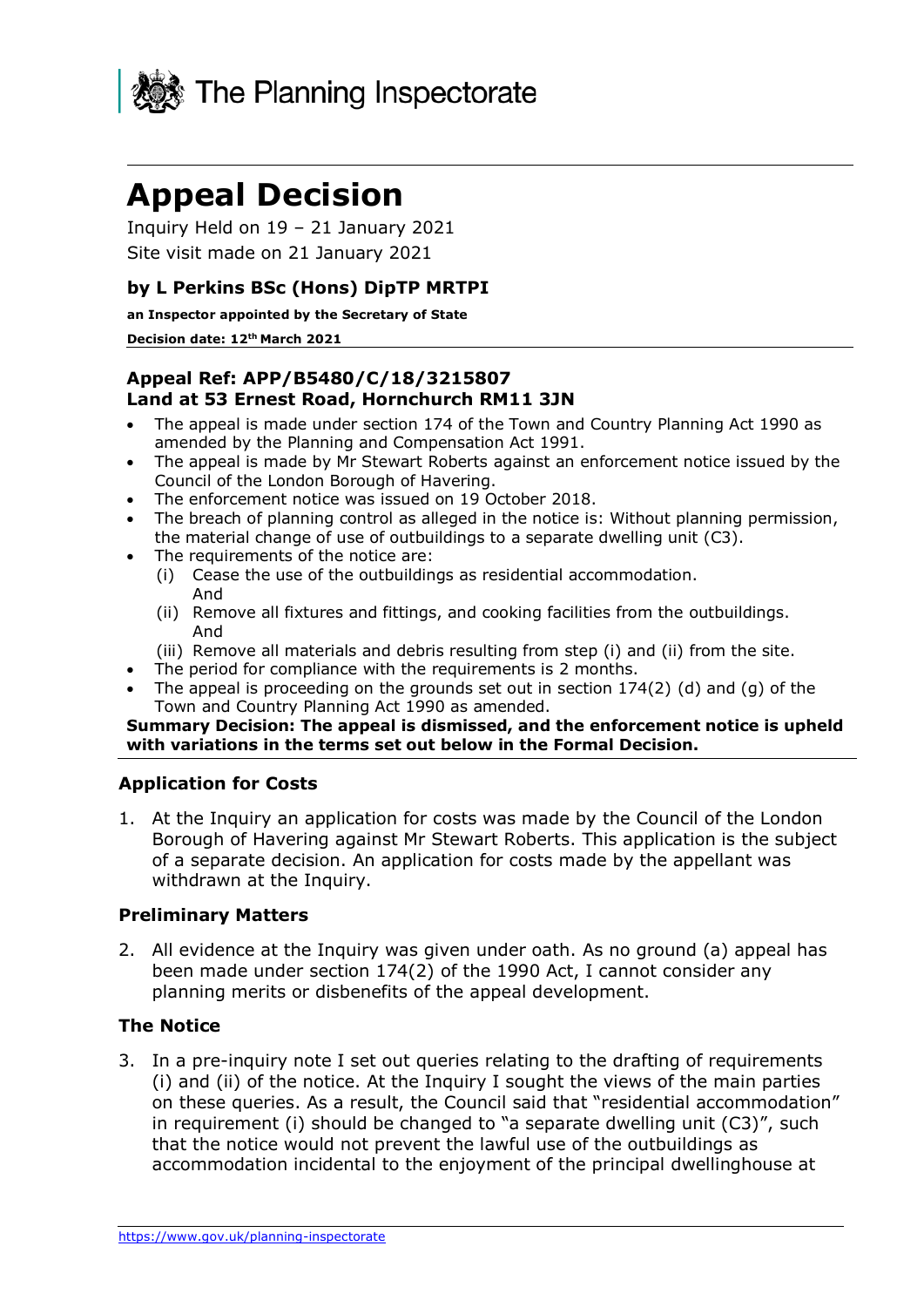No 53. Both main parties agreed I could vary the notice in this way without causing injustice to the appellant or the Council.

- fittings it requires are removed from the outbuildings. At the Inquiry the appellant and the Council suggested alternative wordings, which I have considered, taking into account the evidence provided and the Council's concern of ensuring that the outbuildings cannot be easily converted back into 4. As drafted, requirement (ii) is ambiguous in respect of what fixtures and a self-contained dwelling.
- appellant or his tenant, expressed at the Inquiry, on the condition of the land before the breach took place. So I have amended requirement (ii) as set out in my Formal Decision below, to make requirement (ii) specific. I am satisfied that I am able to vary the notice in this way, without causing injustice to the appellant or the Council, given that the wording I have used achieves the same result as the alternative wordings suggested by the parties. 5. No documentary evidence has been provided to support the views of the

# **Main Issues**

- 6. Based on the appeal grounds, the main issues are:
	- - whether it was too late for the Council to take enforcement action due to time limits set out in Part VII of the 1990 Act, in particular section 171B(2), ie the ground (d) appeal;

and

 - if the above ground of appeal is not successful, whether the period for compliance with the notice falls short of what should reasonably be allowed, ie the ground (g) appeal.

# **Reasons**

# *The ground (d) appeal*

- 7. Under section 171B of the 1990 Act, where there has been a breach of planning control consisting in the change of use of any building to use as a single dwellinghouse, no enforcement action may be taken after the end of the period of 4 years beginning with the date of the breach.
- 8. So for the ground (d) appeal I must consider whether, prior to the issue of the notice, there had been continuous use of the outbuildings as a separate dwelling for 4 years beginning with the date of the breach.
- 9. The burden of proof in a ground (d) appeal falls on the appellant, the decision must be made on the evidence provided, that evidence must be precise and unambiguous and the standard of proof is the balance of probabilities.
- 10. The appellant states the outbuildings have been used as a separate dwelling since 11 January 2014 when Mrs Matt is said to have taken up residence. This precedes the date 4 years prior to the date the enforcement notice was issued, ie 19 October 2014. However, Mrs Matt did not appear as a witness at the Inquiry and no statutory declaration from her has been provided.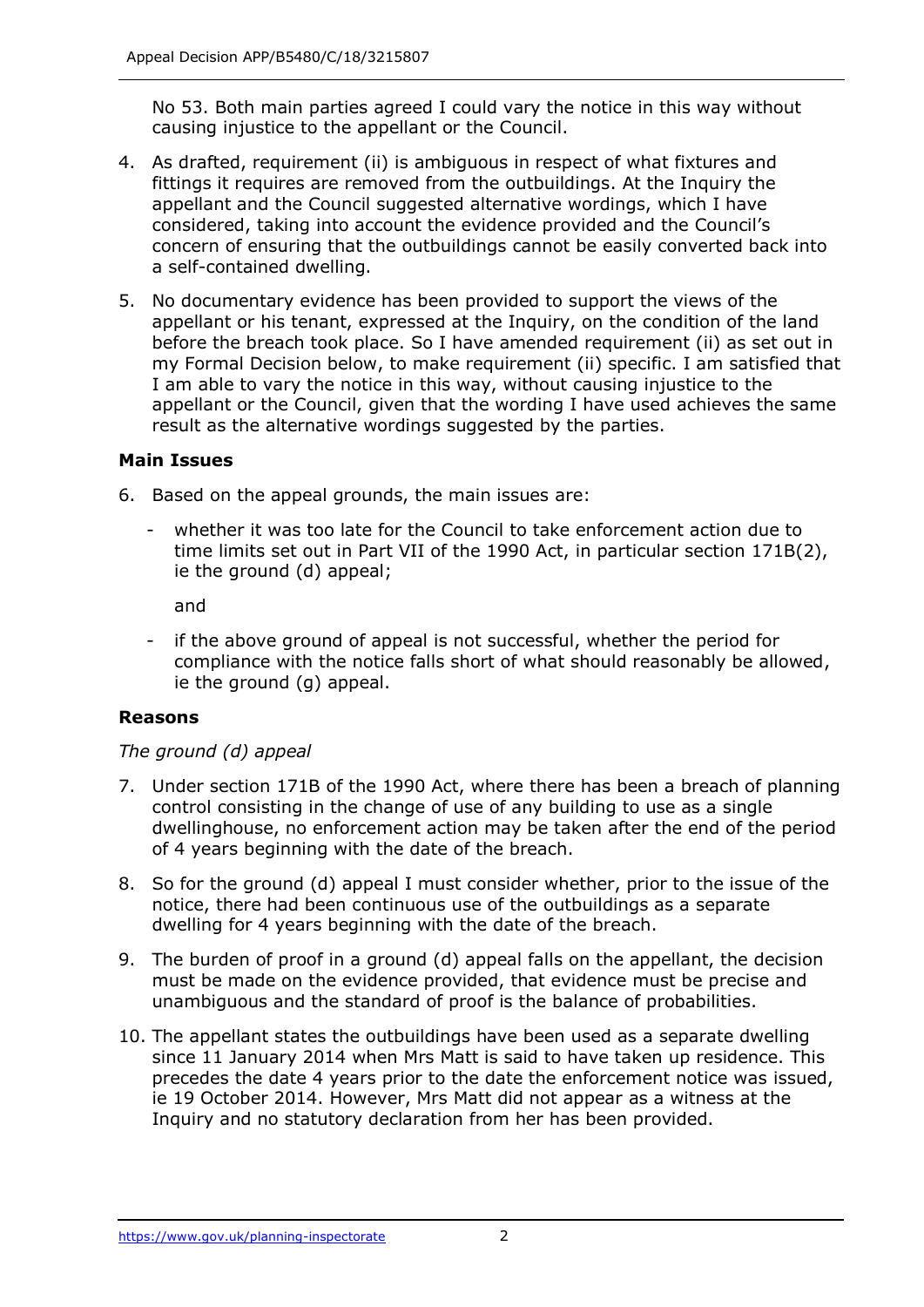- tenancy agreement in the name of Mrs Matt for the period until 10 July 2014, a handwritten note of that same date, said to be from Mrs Matt, indicating she would leave the property on 10 September 2014, and a statement of accounts. 11. The documents provided to support the appellant's case in this regard are a
- 12. The appellant states Miss Crowe and Mr Wren have occupied the outbuildings since 9 September 2014 to the present day, a period exceeding 4 years prior to the issue of the notice. Yet this date is inconsistent with the move-out date given in the aforementioned handwritten note and inconsistent with the date Miss Crowe and Mr Wren's term started, stated in their earliest tenancy agreement as 11 September 2014.
- 13. Under cross-examination, the appellant said Mrs Matt moved out early and Miss Crowe subsequently said the letting agency suggested she could move in early. The appellant variously explained that Miss Crowe and Mr Wren moved in together, that Miss Wren moved in first because Mr Wren was on holiday, and veracity of the appellant's evidence in this regard. that he could not remember. As such, considerable doubt is cast on the
- the period including 11 September 2014 to 10 March 2018, after which it is said they have continued to occupy the outbuildings on a statutory periodic tenancy. The appellant accepts there are omissions and irregularities in these 14. Four tenancy agreements have been provided for Miss Crowe and Mr Wren for documents.
- 15. For example, the 2017-2018 agreement does not feature Miss Crowe even though she said in cross-examination that she was the 'lead' tenant. The 2015- 2016 agreement does not feature a witnessed signature for Miss Crowe in the correct part, Mr Wren appears as 'Mr Robert', sections of the document relating to the tenant and agent appear to be missing and it contains no landlord signature or counterpart to that effect.
- 16. In addition, the tenancy agreements are not supported by a copy of any advertisement for the outbuildings, any contract with the letting agent, any bank statement showing rent paid or received, any deposit registration record, records of tax paid on rental income or gas safety certificates which are required by law for landlords. These are all documents commonly used as supporting evidence of residential occupation. Under cross-examination, when challenged on information not provided, the appellant stated that he had given his representation everything they had asked of him. Similarly, his tenant stated she had not been asked to provide anything else.
- 17. Given the aforementioned omissions and irregularities in the tenancy agreements, supporting documents are important. This is particularly the case as tenancy agreements may be easily bought, as was heard at the Inquiry during the appellant's cross-examination. Even if those provided are genuine, they may merely show tenancies were entered into rather than that the outbuildings have been continuously occupied as a dwelling for 4 years prior to the issue of the notice.
- indicate its provenance. It is not accompanied by any covering letter, email or statutory declaration from the letting agent, nor did the letting agent appear at the Inquiry despite the appellant indicating in writing that they would. 18. The statement of accounts which has been provided contains nothing to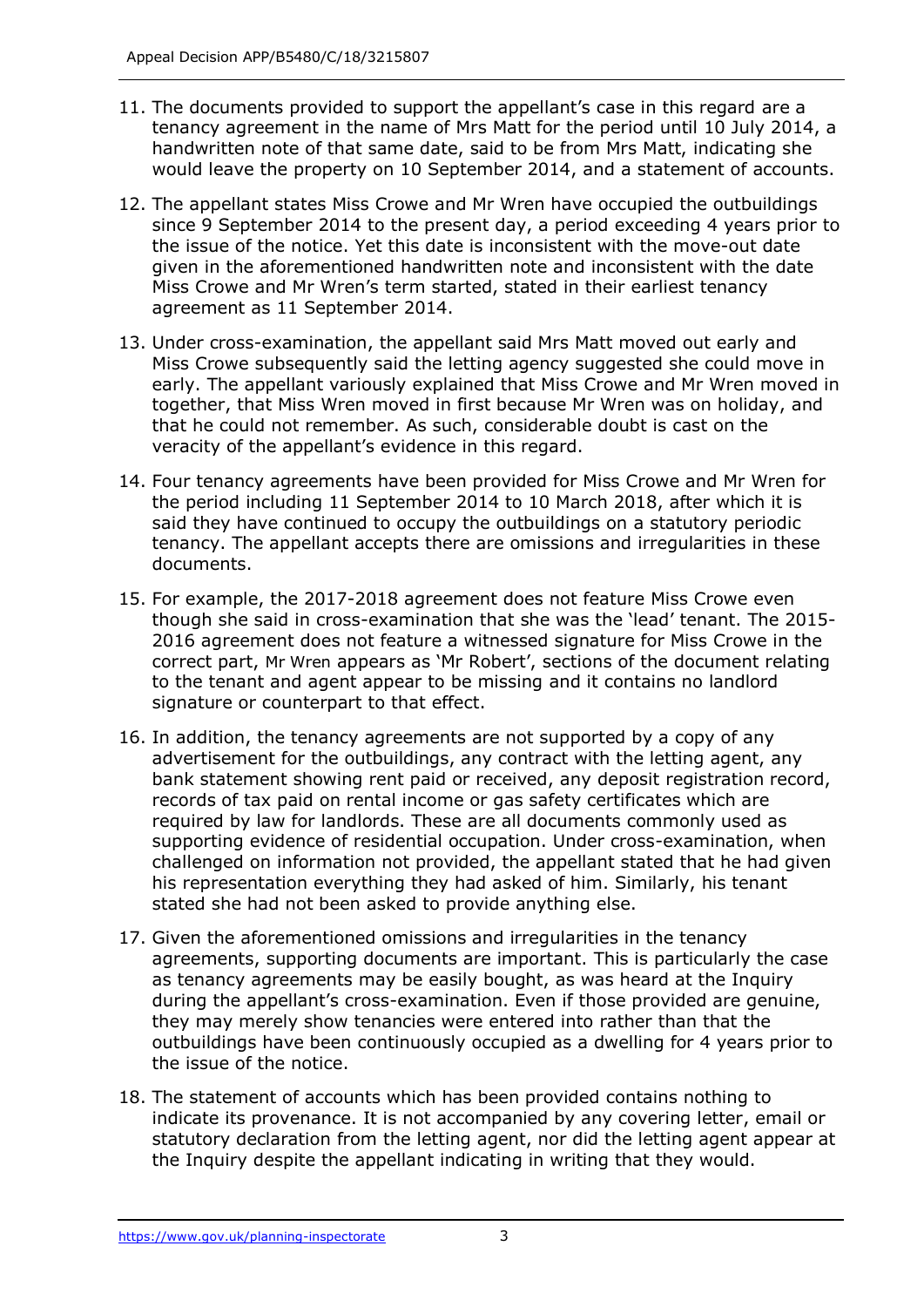- 19. Moreover, the statement of accounts refers to the tenant as 'Wren' when under oath Miss Crowe said she is the lead tenant and pays the rent. The statement does not identify the client, instead referring to 'Owner 1' when Land Registry records show the land is owned by the appellant and Julia Roberts. In my judgement, it is not credible that the lead tenant name could be recorded incorrectly throughout Miss Crowe's occupation when it is said she repeatedly raised this with the letting agent whilst also paying letting agency renewal fees.
- obtained insurance for tenancy liability (accidental damage to landlord's property, furniture, fixtures and fittings) for the outbuildings in addition to her contents. It is the Council's case that the former would usually be held by a landlord rather than the tenant. Moreover, the Council has identified that the insurance provider's website states that between 60% and 81% of tenants currently have no cover for their possessions. In the context of the above, the 20. Miss Crowe has provided tenant's insurance correspondence. This indicates she insurance obtained is unusual.
- 21. In addition, only the most recent insurance letter is accompanied by a policy schedule confirming details of the policy, including the dates of coverage. The insurance documents provided may simply show that an insurance product was obtained, rather than assisting in demonstrating continuous occupation of the outbuildings as a dwelling for 4 years prior to the issue of the notice.
- 22. On behalf of the appellant, Miss Crowe has provided Google Street View images from August 2015 and July 2017 which are said to show her previous car parked on the street outside No 53. Even if this is what these images show, they postdate the date 4 years prior to the issue of the notice and so do not assist in demonstrating continuous occupation of the outbuilding for 4 years prior to issue of the notice.
- 23. Whilst evidence for the appellant was given under oath, neither witness was independent given Mr Roberts is the appellant and Miss Crowe is purported to be his tenant. Moreover, the lack of supporting evidence, referred to above, that is usually available to corroborate residential occupation, is compelling when considered together with the NAFN $<sup>1</sup>$  data provided by the Council.</sup>
- 24. The NAFN data indicates a date of association with the outbuildings for Miss Crowe and Mr Wren respectively, after the date 4 years prior to the issue evidence exists. But as it has not been provided, I cannot take it into account. probable, particularly as the NAFN data indicates a different address for Miss Crowe after the date 4 years before the notice was served. of the notice. It is inconceivable that no such aforementioned supporting In my judgement, this makes the appellant's version of events less than
- 25. Considering all of the above points, on the balance of probabilities the appellant's evidence is insufficiently precise and unambiguous. So I am not satisfied that prior to the issue of the notice there had been 4 years' continuous use of the outbuildings as a separate dwelling. Therefore, it was not too late for the Council to take enforcement action, due to time limits set out in Part VII of the 1990 Act, in particular section 171B(2). As such, the appeal on ground (d) fails.

<sup>1</sup> National Anti-Fraud Network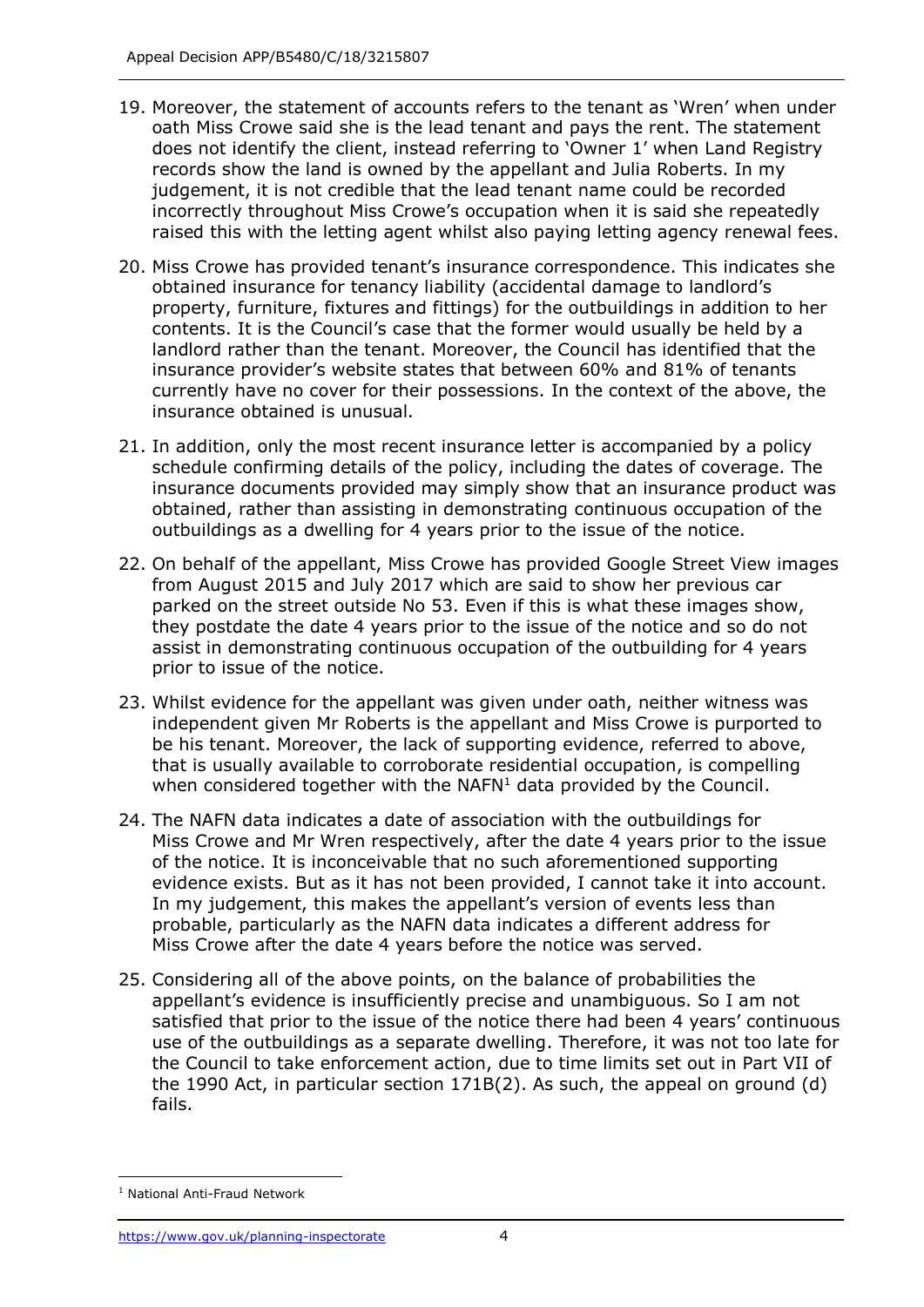## *The ground (g) appeal*

- 26. The notice was issued prior to the Covid-19 pandemic. As such, the Council considers the compliance period should be increased from 2 months to 6 months in line with Government guidance. The appellant accepts that the removal of fixtures and fittings would be a relatively straightforward exercise. But as the notice would make the occupants of the outbuilding homeless, the appellant seeks at least 12 months to comply with the notice so the occupants may find suitable alternative accommodation.
- 27. No specific evidence has been provided to indicate why more than 6 months would be required to comply with the requirements of the notice and for the tenants to look for alternative accommodation, even taking into account the fact that they may both work full time. Therefore, I am satisfied 6 months is reasonable, taking into account the above factors.
- 28. I conclude the period for compliance stated in the notice falls short of what should reasonably be allowed and I will extend the period for compliance accordingly from 2 months to 6 months. As such the appeal on ground (g) succeeds to this extent.

# **Conclusion**

 29. For the reasons given above, I conclude that the appeal does not succeed. I uphold the enforcement notice with variations, as set out in my Formal Decision.

## **Formal Decision**

 30. It is directed that the enforcement notice is varied by: the deletion of "residential accommodation" from requirement (i) and its substitution with "a separate dwelling unit (C3)"; the deletion of requirement (ii) and its substitution with "Remove from the outbuildings all cooking facilities and fixtures and fittings that facilitate the use of the outbuildings as a separate dwelling unit (C3)"; and the deletion of two months as the period for compliance with the notice and its substitution with 6 months. Subject to these variations, the appeal is dismissed and the enforcement notice is upheld.

*L Perkins* 

INSPECTOR